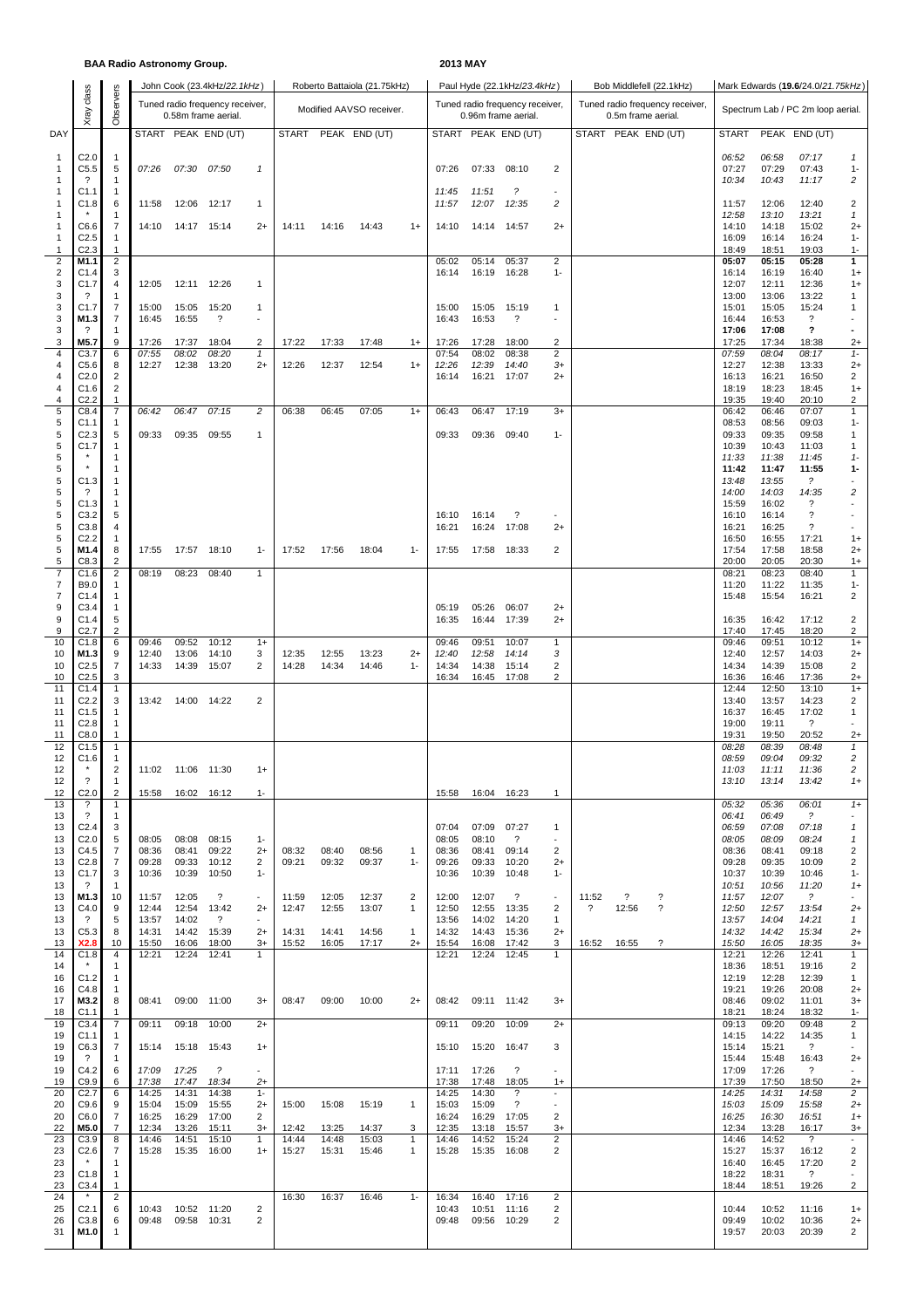|                                   |                                                                 | <b>BAA Radio Astronomy Group.</b> |                         | Colin Clements (22.1/23.4kHz)  |                        | Peter King (18.3kHz)                        | 2013 MAY<br>Tarif Rashid Santo (19.8kHz) |     |                         |                         | John Wardle (19.6/23.4kHz)      |                                |                         |                          | Steve Parkinson (19.6/22.1/23.4kHz)                       |                                  |
|-----------------------------------|-----------------------------------------------------------------|-----------------------------------|-------------------------|--------------------------------|------------------------|---------------------------------------------|------------------------------------------|-----|-------------------------|-------------------------|---------------------------------|--------------------------------|-------------------------|--------------------------|-----------------------------------------------------------|----------------------------------|
|                                   |                                                                 |                                   | loop aerial.            | AAVSO receiver, 0.76m screened |                        | Own designed receiver, 1.4m loop<br>aerial. | Spectrum Lab,<br>Half-wave dipole.       | 15m |                         |                         | PC soundcard, long wire aerial. |                                |                         |                          | Tuned radio frequency receiver,<br>various frame aerials. |                                  |
| DAY                               |                                                                 |                                   |                         | START PEAK END (UT)            |                        | PEAK END (UT)<br><b>START</b>               | START PEAK END (UT)                      |     |                         |                         | START PEAK END (UT)             |                                | <b>START</b>            |                          | PEAK END (UT)                                             |                                  |
| 1<br>$\mathbf{1}$<br>1            | C <sub>2.0</sub><br>C5.5<br>$\overline{\cdot}$                  |                                   |                         |                                |                        |                                             |                                          |     | 07:25                   | 07:30 08:01             |                                 | $\overline{2}$                 | 07:26                   | 07:33                    | 08:05                                                     | $\overline{2}$                   |
| 1<br>1                            | C <sub>1.1</sub><br>C1.8                                        | 11:19                             | 12:07                   | 12:58                          | 3                      |                                             |                                          |     | 11:57                   | 12:06                   | 12:16                           | $\overline{1}$                 | 11:59                   | 12:04                    | 12:15                                                     | $1 -$                            |
| 1<br>1<br>1                       | C6.6<br>C <sub>2.5</sub>                                        | 14:10                             | 14:17 17:14             |                                | $3+$                   |                                             |                                          |     | 14:08                   | 14:16 14:56             |                                 | $2+$                           | 14:10                   | 14:16                    | 14:50                                                     | $\overline{2}$                   |
| 1<br>$\overline{\mathbf{c}}$<br>2 | C <sub>2.3</sub><br>M1.1<br>C1.4                                |                                   |                         |                                |                        |                                             |                                          |     | 16:06                   | 16:13                   | 16:18                           | $1 -$                          |                         |                          |                                                           |                                  |
| 3<br>3<br>3                       | C1.7<br>$\overline{\mathcal{E}}$<br>C <sub>1.7</sub>            | 12:07<br>14:59                    | 12:12 12:33<br>15:04    | 15:50                          | $1+$<br>$2+$           |                                             |                                          |     | 12:11<br>14:58          | 12:14<br>15:06          | 12:26<br>15:27                  | $1 -$<br>$1+$                  | 15:00                   | 15:06                    | 15:18                                                     | $1 -$                            |
| 3<br>3<br>3                       | M1.3<br>$\overline{\mathcal{L}}$<br>M5.7                        | 16:40<br>17:25                    | 17:34                   | 16:54 17:25<br>18:31           | $\overline{2}$<br>$2+$ |                                             |                                          |     | 16:41<br>17:24          | 16:56<br>17:34          | 17:24<br>18:03                  | $\overline{2}$<br>2            | 16:44<br>17:25          | 16:54<br>17:34           | $\overline{\mathbf{?}}$<br>18:15                          | $\overline{\phantom{a}}$<br>$2+$ |
| 4<br>4                            | C3.7<br>C5.6                                                    | 12:22                             | 12:37 14:06             |                                | 3                      |                                             |                                          |     | 07:54<br>12:25          | 08:02<br>12:40          | 08:16<br>13:08                  | $\mathbf{1}$<br>$\overline{2}$ | 07:56<br>12:28          | 08:02<br>12:39           | 08:24<br>13:15                                            | $1+$<br>$2+$                     |
| 4<br>4<br>4                       | C <sub>2.0</sub><br>C1.6<br>C <sub>2.2</sub>                    |                                   |                         |                                |                        |                                             |                                          |     | 18:24                   | 18:29                   | 19:00                           | $\overline{2}$                 |                         |                          |                                                           |                                  |
| 5<br>5                            | C8.4<br>C1.1                                                    |                                   |                         |                                |                        |                                             |                                          |     | 06:42                   | 06:46                   | 07:03                           | $\mathbf{1}$                   | 06:42                   | 06:48                    | 07:21                                                     | $\overline{2}$                   |
| 5<br>5<br>5<br>5<br>5             | C <sub>2.3</sub><br>C <sub>1.7</sub><br>$\star$<br>C1.3         |                                   |                         |                                |                        |                                             |                                          |     | 09:31                   | 09:38                   | 09:48                           | $1 -$                          | 09:33                   | 09:35                    | 09:50                                                     | $1 -$                            |
| 5<br>5<br>5                       | $\overline{\cdot}$<br>C1.3<br>C3.2                              |                                   |                         |                                |                        |                                             |                                          |     | 16:08                   | 16:15                   | ?                               | $\overline{\phantom{a}}$       | 16:10                   | $\overline{\phantom{a}}$ | $\overline{\cdot}$                                        |                                  |
| 5<br>5<br>5                       | C3.8<br>C <sub>2.2</sub><br>M1.4                                | 16:09<br>17:55                    | 16:24<br>17:56          | 17:21<br>18:18                 | $2+$<br>1              |                                             |                                          |     | ?<br>17:53              | 16:25<br>17:58          | 16:36<br>18:40                  | $\blacksquare$<br>$2+$         | 17:55                   | 17:59                    | 18:30                                                     | 2                                |
| 5<br>7<br>7<br>7                  | C8.3<br>C1.6<br>B9.0<br>C1.4                                    |                                   |                         |                                |                        |                                             |                                          |     | 19:47                   | 19:59                   | 20:09                           | $\mathbf{1}$                   |                         |                          |                                                           |                                  |
| 9<br>9                            | C3.4<br>C1.4                                                    | 16:35                             |                         | 16:42 16:59                    | $\mathbf{1}$           |                                             |                                          |     | 16:33                   | 16:43                   | 17:11                           | 2                              | 16:36                   | 16:45                    | 17:12                                                     | $\overline{2}$                   |
| 9<br>10<br>10                     | C <sub>2.7</sub><br>C1.8<br>M1.3                                | 09:46<br>12:34                    | 09:52<br>12:56          | 10:06<br>14:20                 | 1<br>3                 |                                             |                                          |     | 17:39<br>09:44<br>12:41 | 17:44<br>09:50<br>12:56 | 17:54<br>10:08<br>13:50         | $1 -$<br>$\mathbf{1}$<br>$2+$  | 09:47<br>12:41          | 09:51<br>12:57           | 10:00<br>13:30                                            | $1 -$<br>$2+$                    |
| 10<br>10                          | C <sub>2.5</sub><br>C <sub>2.5</sub>                            | 14:33                             | 14:38                   | 15:46                          | $2+$                   |                                             |                                          |     | 14:33<br>16:35          | 14:41<br>16:45          | 15:00<br>17:00                  | $1+$<br>1                      | 14:34                   | 14:38                    | 15:00                                                     | $1+$                             |
| 11<br>11<br>11<br>11              | C1.4<br>C <sub>2.2</sub><br>C1.5<br>C2.8                        | 13:34                             | 14:00 16:03             |                                | $3+$                   |                                             |                                          |     |                         |                         |                                 |                                |                         |                          |                                                           |                                  |
| 11<br>12<br>12<br>12              | C8.0<br>C1.5<br>C1.6                                            |                                   |                         |                                |                        |                                             |                                          |     |                         |                         |                                 |                                |                         |                          |                                                           |                                  |
| 12<br>12                          | ?<br>C <sub>2.0</sub>                                           |                                   |                         |                                |                        |                                             |                                          |     |                         |                         |                                 |                                |                         |                          |                                                           |                                  |
| 13<br>13<br>13                    | $\cdot$<br>$\overline{\mathcal{L}}$<br>C <sub>2.4</sub>         |                                   |                         |                                |                        |                                             |                                          |     | 07:04                   | 07:07                   | 07:16                           | $1 -$                          |                         |                          |                                                           |                                  |
| 13<br>13                          | C <sub>2.0</sub><br>C4.5                                        | 08:35                             | 08:42 09:23             |                                | $2+$                   |                                             |                                          |     | 08:04<br>08:35          | 08:09<br>08:40          | 08:18<br>09:18                  | $1 -$<br>2                     | 08:05<br>08:36          | 08:08<br>08:40           | 08:17<br>09:10                                            | $1 -$<br>2                       |
| 13<br>13<br>13                    | C2.8<br>C1.7<br>$\gamma$                                        | 09:23                             | 09:33                   | 10:11                          | $2+$                   |                                             |                                          |     | 09:26                   | 09:31                   | 10:03                           | 2                              | 09:27                   | 09:31                    | 09:45                                                     | $1 -$                            |
| 13<br>13                          | M1.3<br>C4.0                                                    | 11:27<br>12:48                    | 12:05<br>12:55          | 12:48<br>13:06                 | $2+$<br>$1 -$          |                                             |                                          |     | 11:58<br>12:49          | 12:06<br>12:55          | 12:41<br>13:15                  | 2<br>$1+$                      | 12:00<br>12:50          | 12:05<br>12:53           | 12:40<br>13:05                                            | 2<br>$1 -$                       |
| 13<br>13                          | $\gamma$<br>C5.3                                                | 13:57<br>14:31                    | 14:02<br>14:42          | 14:19<br>15:39                 | 1<br>$2+$              |                                             |                                          |     | 13:56                   | 14:42                   | 15:05                           | $2+$                           | 13:57<br>14:32          | 14:01<br>14:40           | 14:10<br>14:45                                            | $1 -$<br>$1 -$                   |
| 13<br>14<br>14                    | X2.8<br>C1.8                                                    | 15:39                             | 16:06                   | 18:28                          | 3+                     |                                             |                                          |     | 15:52<br>12:20          | 16:07<br>12:25          | 17:45<br>12:33                  | 3<br>$1 -$                     | 15:50                   | 16:07                    | 18:00                                                     | $3+$                             |
| 16<br>16<br>17<br>18              | C1.2<br>C4.8<br>M3.2<br>C1.1                                    | 08:40                             | 09:05 11:33             |                                | $3+$                   |                                             |                                          |     | 08:40                   | 09:03 10:27             |                                 | 3                              | 08:42                   | 09:01                    | 10:40                                                     | 3                                |
| 19<br>19                          | C3.4<br>C1.1                                                    | 09:09                             | 09:18                   | 10:03                          | $2+$                   |                                             |                                          |     | 09:10                   | 09:20                   | 09:51                           | 2                              | 09:12                   | 09:19                    | 09:50                                                     | 2                                |
| 19<br>19                          | C6.3<br>$\overline{\mathcal{E}}$                                | 15:09                             | 15:20 17:07             |                                | 3                      |                                             |                                          |     | 15:09                   | 15:22 16:00             |                                 | $2+$                           | 15:14                   | 15:18                    | 16:08                                                     | $2+$                             |
| 19<br>19                          | C4.2<br>C9.9                                                    | 17:07<br>17:38                    | 17:26<br>17:48          | 17:38<br>18:14                 | $1+$<br>2              |                                             |                                          |     | 17:06<br>17:37          | 17:27<br>17:51          | 17:37<br>18:27                  | $1+$<br>$2+$                   |                         |                          |                                                           |                                  |
| 20<br>20<br>20                    | C <sub>2.7</sub><br>C9.6<br>C6.0                                | 14:23<br>15:02<br>16:23           | 14:30<br>15:09<br>16:29 | 15:02<br>16:23<br>17:18        | 2<br>$2+$<br>$2+$      |                                             |                                          |     | 14:24<br>15:02<br>16:23 | 14:30<br>15:08<br>16:30 | 14:58<br>15:52<br>16:58         | 2<br>$2+$<br>2                 | 14:25<br>15:03<br>16:25 | 14:29<br>15:09<br>16:29  | 14:50<br>15:45<br>16:57                                   | $\mathbf{1}$<br>2<br>$1+$        |
| 22<br>23                          | M5.0<br>C3.9                                                    | 12:31<br>14:44                    | 13:25<br>14:52          | 16:04<br>15:28                 | $3+$<br>2              |                                             |                                          |     | 12:53<br>14:45          | 13:26<br>14:51          | 15:00<br>15:19                  | $3+$<br>2                      | 12:38<br>14:46          | 13:30<br>14:51           | 15:35<br>$\overline{\mathcal{E}}$                         | $3+$<br>$\sim$                   |
| 23<br>23<br>23                    | C <sub>2.6</sub><br>$\star$<br>C1.8                             | 15:28                             | 15:35                   | 16:16                          | $2+$                   |                                             |                                          |     | 15:27                   | 15:35                   | 15:45                           | $1 -$                          | 15:29                   | 15:36                    | 15:56                                                     | $1+$                             |
| 23<br>24<br>25<br>26<br>31        | C3.4<br>$\star$<br>C <sub>2.1</sub><br>C <sub>3.8</sub><br>M1.0 | 10:39<br>09:45                    | 10:52 11:25<br>10:00    | 10:46                          | $2+$<br>$2+$           |                                             |                                          |     | 10:41<br>09:48          | 10:53 11:24<br>09:56    | 10:36                           | 2<br>$2+$                      | 10:43<br>09:48          | 10:52<br>09:59           | 11:18<br>10:42                                            | 2<br>$2+$                        |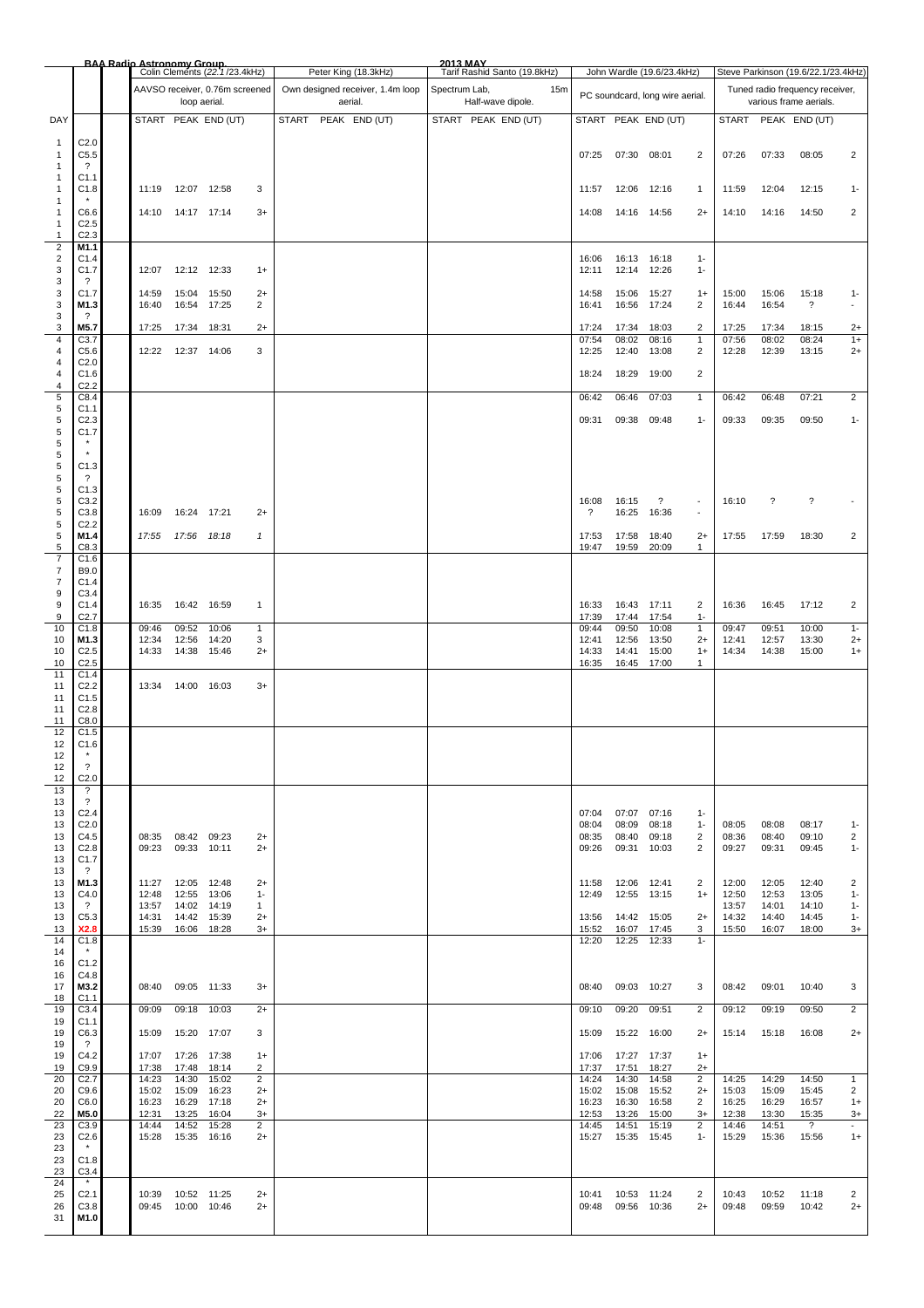|                                           |                                              | <b>BAA Radio Astronomy Group.</b><br>Simon Dawes (various) |                |                | Gordon Fiander (19.6/22.1kHz) |                                  | 2013 MAY                                              |                     | John Elliott (19.6kHz)                                 |                                                        | Martyn Kinder (19.6kHz/22.1khz) | Mark Horn (23.4kHz) |                     |  |  |  |  |
|-------------------------------------------|----------------------------------------------|------------------------------------------------------------|----------------|----------------|-------------------------------|----------------------------------|-------------------------------------------------------|---------------------|--------------------------------------------------------|--------------------------------------------------------|---------------------------------|---------------------|---------------------|--|--|--|--|
|                                           |                                              | PC soundcard and TRF receiver<br>with 1m loop aerial.      |                | PC sound card. |                               |                                  | Tuned radio frequency receiver,<br>0.5m frame aerial. |                     | Tuned radio frequency receiver,<br>0.58m frame aerial. | Tuned radio frequency receiver,<br>0.58m frame aerial. |                                 |                     |                     |  |  |  |  |
| DAY                                       |                                              | START PEAK END (UT)                                        |                |                | START PEAK END (UT)           |                                  |                                                       |                     | START PEAK END (UT)                                    |                                                        | START PEAK END (UT)             |                     | START PEAK END (UT) |  |  |  |  |
| $\mathbf{1}$                              | C <sub>2.0</sub>                             |                                                            |                |                |                               |                                  |                                                       |                     |                                                        |                                                        |                                 |                     |                     |  |  |  |  |
| 1<br>1                                    | C5.5<br>$\overline{?}$                       |                                                            |                |                |                               |                                  |                                                       |                     |                                                        |                                                        |                                 |                     |                     |  |  |  |  |
| 1<br>1                                    | C <sub>1.1</sub><br>C1.8                     |                                                            |                |                |                               |                                  |                                                       |                     |                                                        |                                                        |                                 |                     |                     |  |  |  |  |
| 1<br>1                                    | C6.6                                         |                                                            |                |                |                               |                                  |                                                       |                     |                                                        |                                                        |                                 |                     |                     |  |  |  |  |
| $\mathbf{1}$<br>$\mathbf{1}$              | C <sub>2.5</sub><br>C <sub>2.3</sub>         |                                                            |                |                |                               |                                  |                                                       |                     |                                                        |                                                        |                                 |                     |                     |  |  |  |  |
| $\mathbf 2$<br>$\sqrt{2}$                 | M1.1                                         |                                                            |                |                |                               |                                  |                                                       |                     |                                                        |                                                        |                                 |                     |                     |  |  |  |  |
| 3                                         | C1.4<br>C1.7                                 |                                                            |                |                |                               |                                  |                                                       |                     |                                                        |                                                        |                                 |                     |                     |  |  |  |  |
| 3<br>3                                    | $\overline{\mathcal{L}}$<br>C1.7             |                                                            | 14:55          | 15:04          | $\ddot{\phantom{0}}$          | $\overline{\phantom{a}}$         |                                                       |                     |                                                        |                                                        |                                 |                     |                     |  |  |  |  |
| 3<br>3                                    | M1.3<br>$\ddot{\phantom{0}}$                 |                                                            | 16:40          | 16:55          | 17:25                         | $\overline{c}$                   |                                                       |                     |                                                        |                                                        |                                 |                     |                     |  |  |  |  |
| 3<br>$\overline{4}$                       | M5.7<br>C3.7                                 |                                                            | 17:25<br>07:56 | 17:35<br>08:02 | 18:31<br>08:15                | $2+$<br>$\mathbf{1}$             |                                                       | 17:25  17:30  18:07 |                                                        | $\overline{2}$                                         |                                 |                     |                     |  |  |  |  |
| $\overline{4}$<br>4                       | C5.6<br>C <sub>2.0</sub>                     |                                                            | 12:27          | 12:40          | 13:05                         | $\overline{2}$                   |                                                       |                     |                                                        |                                                        |                                 |                     |                     |  |  |  |  |
| $\overline{4}$<br>$\overline{\mathbf{4}}$ | C1.6<br>C <sub>2.2</sub>                     |                                                            |                |                |                               |                                  |                                                       |                     |                                                        |                                                        |                                 |                     |                     |  |  |  |  |
| $\overline{5}$<br>$\,$ 5 $\,$             | C8.4<br>C <sub>1.1</sub>                     |                                                            | 06:41          | 06:45          | 07:35                         | $2+$                             |                                                       |                     |                                                        |                                                        |                                 |                     |                     |  |  |  |  |
| $\,$ 5 $\,$<br>$\,$ 5 $\,$                | C <sub>2.3</sub><br>C1.7                     |                                                            |                |                |                               |                                  |                                                       |                     |                                                        |                                                        |                                 |                     |                     |  |  |  |  |
| $\,$ 5 $\,$<br>$\,$ 5 $\,$                | $\star$<br>$^\star$                          |                                                            |                |                |                               |                                  |                                                       |                     |                                                        |                                                        |                                 |                     |                     |  |  |  |  |
| $\,$ 5 $\,$<br>$\,$ 5 $\,$                | C1.3<br>$\overline{\mathcal{E}}$             |                                                            |                |                |                               |                                  |                                                       |                     |                                                        |                                                        |                                 |                     |                     |  |  |  |  |
| $\,$ 5 $\,$<br>$\,$ 5 $\,$                | C1.3<br>C3.2                                 |                                                            | 16:08          | 16:12          | 16:45                         | $\overline{2}$                   |                                                       |                     |                                                        |                                                        |                                 |                     |                     |  |  |  |  |
| $\,$ 5 $\,$                               | C3.8                                         |                                                            |                |                |                               |                                  |                                                       |                     |                                                        |                                                        |                                 |                     |                     |  |  |  |  |
| $\,$ 5 $\,$<br>$\,$ 5 $\,$                | C <sub>2.2</sub><br>M1.4                     |                                                            | 17:55          | 18:01          | 18:20                         | $\mathbf{1}$                     |                                                       |                     |                                                        |                                                        |                                 |                     |                     |  |  |  |  |
| 5<br>$\boldsymbol{7}$                     | C8.3<br>C1.6                                 |                                                            |                |                |                               |                                  |                                                       |                     |                                                        |                                                        |                                 |                     |                     |  |  |  |  |
| $\overline{7}$<br>$\overline{7}$          | B9.0<br>C1.4                                 |                                                            |                |                |                               |                                  |                                                       |                     |                                                        |                                                        |                                 |                     |                     |  |  |  |  |
| 9<br>9                                    | C3.4<br>C1.4                                 |                                                            |                |                |                               |                                  |                                                       |                     |                                                        |                                                        |                                 |                     |                     |  |  |  |  |
| 9<br>$10$                                 | C2.7<br>C1.8                                 |                                                            |                |                |                               |                                  |                                                       |                     |                                                        |                                                        |                                 |                     |                     |  |  |  |  |
| 10<br>10                                  | M1.3<br>C <sub>2.5</sub>                     |                                                            | 12:39          | 12:48          | 13:40                         | $2+$                             | 12:40  12:56  14:00                                   |                     |                                                        | $2+$                                                   |                                 |                     |                     |  |  |  |  |
| 10<br>11                                  | C2.5<br>C1.4                                 |                                                            |                |                |                               |                                  |                                                       |                     |                                                        |                                                        |                                 |                     |                     |  |  |  |  |
| 11<br>11                                  | C <sub>2.2</sub><br>C1.5                     |                                                            |                |                |                               |                                  |                                                       |                     |                                                        |                                                        |                                 |                     |                     |  |  |  |  |
| 11<br>11                                  | C2.8<br>C8.0                                 |                                                            |                |                |                               |                                  |                                                       |                     |                                                        |                                                        |                                 |                     |                     |  |  |  |  |
| 12<br>12                                  | C1.5<br>C1.6                                 |                                                            |                |                |                               |                                  |                                                       |                     |                                                        |                                                        |                                 |                     |                     |  |  |  |  |
| 12<br>12                                  | $\pmb{\ast}$<br>$\overline{\mathcal{L}}$     |                                                            |                |                |                               |                                  |                                                       |                     |                                                        |                                                        |                                 |                     |                     |  |  |  |  |
| 12<br>13                                  | C <sub>2.0</sub><br>$\overline{\mathcal{E}}$ |                                                            |                |                |                               |                                  |                                                       |                     |                                                        |                                                        |                                 |                     |                     |  |  |  |  |
| 13<br>13                                  | $\overline{?}$<br>C <sub>2.4</sub>           |                                                            |                |                |                               |                                  |                                                       |                     |                                                        |                                                        |                                 |                     |                     |  |  |  |  |
| 13<br>13                                  | C <sub>2.0</sub><br>C4.5                     |                                                            |                |                |                               |                                  |                                                       |                     |                                                        |                                                        |                                 |                     |                     |  |  |  |  |
| 13<br>13                                  | C2.8<br>C1.7                                 |                                                            |                |                |                               |                                  |                                                       |                     |                                                        |                                                        |                                 |                     |                     |  |  |  |  |
| 13<br>13                                  | $\overline{\mathcal{L}}$<br>M1.3             |                                                            | 11:56          | 12:04          | 12:40                         | $\overline{2}$                   | 12:00  12:05  13:10                                   |                     |                                                        | $2+$                                                   |                                 |                     |                     |  |  |  |  |
| 13<br>13                                  | C4.0<br>$\overline{\mathcal{L}}$             |                                                            | 12:47          | 12:55          | 13:12                         | $\mathbf{1}$                     |                                                       |                     |                                                        |                                                        |                                 |                     |                     |  |  |  |  |
| 13<br>13                                  | C5.3<br>X2.8                                 |                                                            | 14:23<br>15:50 | 14:42<br>16:04 | 15:17<br>16:44                | $2+$<br>$2+$                     | 15:53  16:04  16:22                                   |                     |                                                        | $1+$                                                   |                                 |                     |                     |  |  |  |  |
| 14<br>14                                  | C1.8<br>$\star$                              |                                                            |                |                |                               |                                  |                                                       |                     |                                                        |                                                        |                                 |                     |                     |  |  |  |  |
| 16<br>16                                  | C1.2<br>C4.8                                 |                                                            |                |                |                               |                                  |                                                       |                     |                                                        |                                                        |                                 |                     |                     |  |  |  |  |
| 17<br>18                                  | M3.2<br>C1.1                                 |                                                            | 08:44          | 08:58          | 10:12                         | 3                                |                                                       |                     |                                                        |                                                        |                                 |                     |                     |  |  |  |  |
| 19<br>19                                  | C3.4<br>C <sub>1.1</sub>                     |                                                            | 09:09          | 09:16          | 09:45                         | $\overline{2}$                   |                                                       |                     |                                                        |                                                        |                                 |                     |                     |  |  |  |  |
| 19<br>19                                  | C6.3<br>$\overline{\mathcal{L}}$             |                                                            | 15:06          | 15:16          | 16:08                         | $2+$                             |                                                       |                     |                                                        |                                                        |                                 |                     |                     |  |  |  |  |
| 19<br>19                                  | C4.2<br>C9.9                                 |                                                            | 17:05<br>17:24 | 17:11<br>17:49 | $\overline{?}$<br>18:34       | $\overline{\phantom{a}}$<br>$2+$ |                                                       |                     |                                                        |                                                        |                                 |                     |                     |  |  |  |  |
| 20<br>20                                  | C2.7<br>C9.6                                 |                                                            | 15:00          | 15:07          | 15:55                         | $2+$                             | 15:05  15:08  15:50                                   |                     |                                                        | $\overline{2}$                                         |                                 |                     |                     |  |  |  |  |
| 20<br>22                                  | C6.0<br>M5.0                                 |                                                            | 16:22          | 16:30          | 17:01                         | $\overline{2}$                   |                                                       |                     |                                                        |                                                        |                                 |                     |                     |  |  |  |  |
| 23<br>23                                  | C3.9<br>C2.6                                 |                                                            | 14:42          | 14:49          | 15:20                         | $\overline{2}$                   |                                                       |                     |                                                        |                                                        |                                 |                     |                     |  |  |  |  |
| 23<br>23                                  | $\star$<br>C1.8                              |                                                            |                |                |                               |                                  |                                                       |                     |                                                        |                                                        |                                 |                     |                     |  |  |  |  |
| 23<br>24                                  | C3.4<br>$\star$                              |                                                            |                |                |                               |                                  |                                                       |                     |                                                        |                                                        |                                 |                     |                     |  |  |  |  |
| 25<br>26                                  | C <sub>2.1</sub><br>C3.8                     |                                                            |                |                |                               |                                  |                                                       |                     |                                                        |                                                        |                                 |                     |                     |  |  |  |  |
| 31                                        | M1.0                                         |                                                            |                |                |                               |                                  |                                                       |                     |                                                        |                                                        |                                 |                     |                     |  |  |  |  |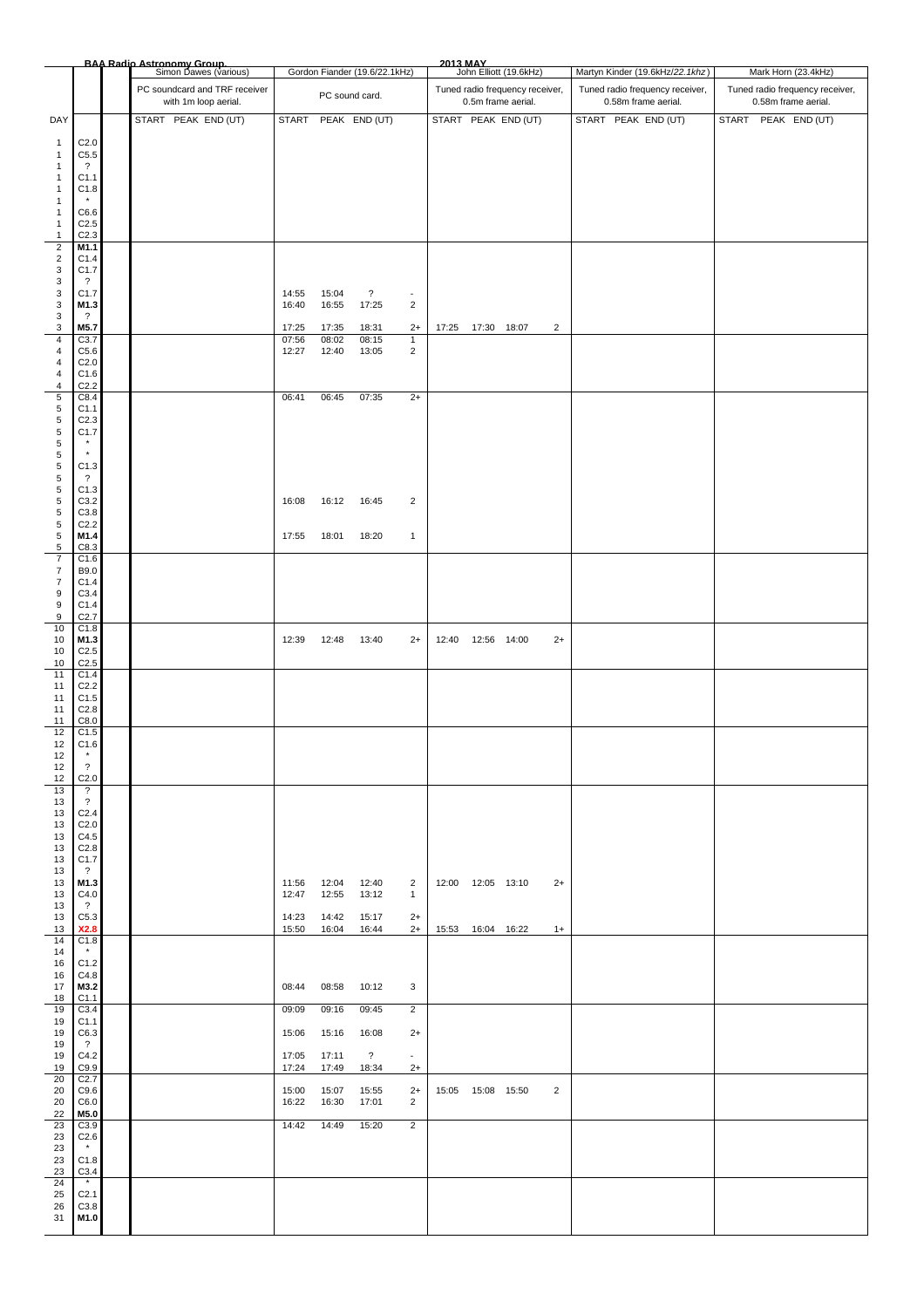## **VLF flare activity 2005/13.**

 $\blacksquare$  C  $\blacksquare$  M  $\blacksquare$   $\blacksquare$  X  $\blacksquare$  Relative sunspot number

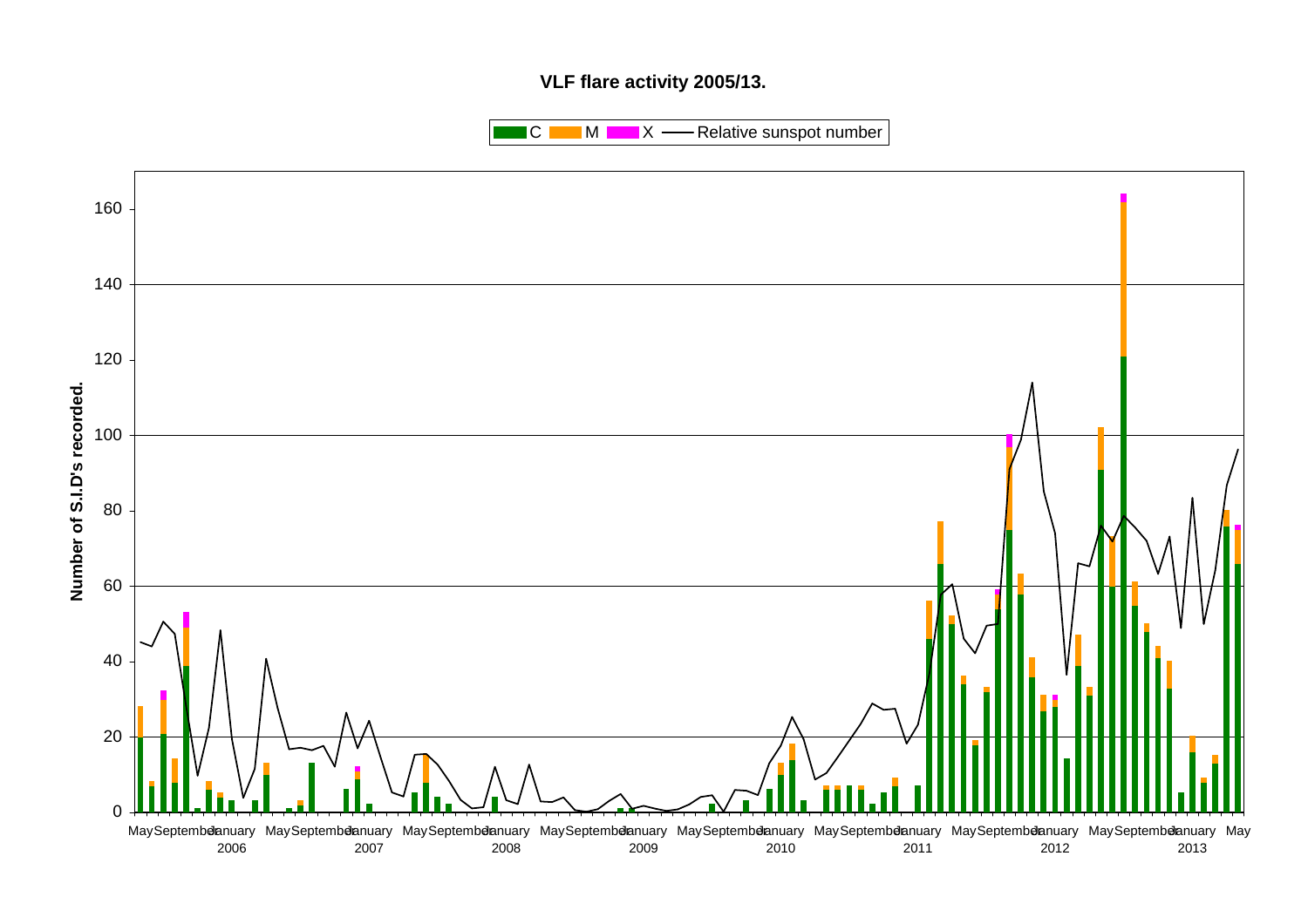





The highlight this month was the first SID recorded from an X-class flare since 2012 July. The two charts above show this SID at the end of quite a busy day on the 13th. The first is from John Wardle in Bridlington, and the second is from Roberto Battaiola in Milan. The SWPC lists a total of four X-class flares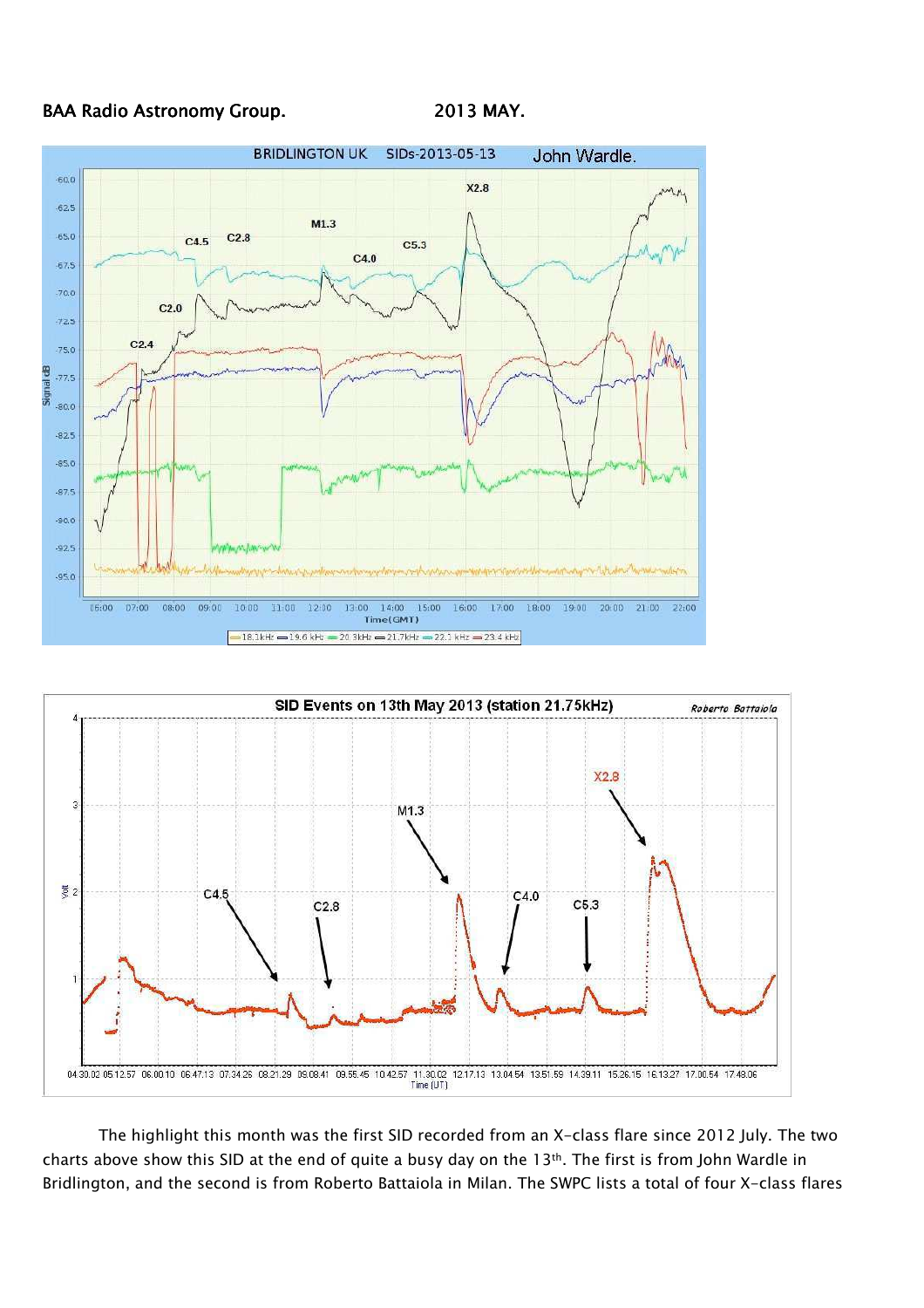during the month, an X3.2 peaking at 01:11UT on the 14<sup>th</sup> being the most energetic. They were all produced by AR1748, a large complex group close to the NE limb of the Sun.

In contrast, AR1745 was a small group of just three spots close to the NW limb when it produced a very slow M5.0 flare peaking at 13:30UT on the 22<sup>nd</sup>. The SID extended over three to four hours, and is well shown in this recording from Paul Hyde:



I have added the GOES X-ray data to my own recording, above, to show just how long the flare lasted. Note the small phase reversal at the peak of the 23.4kHz SID. Also note the two small steps as the X-ray flux rises. The SWPC lists the M5 flare as starting at 13:08UT, but also shows two unclassified flares starting at 12:35 and 12:53UT. Our timings show one or other of these as starting times, with the peak being at the peak of the M5 flare.

The C1.1 and C1.8 flares on the 1st also occurred in quick succession, producing a single SID for some observers and two for others. Similarly on the 5th, the C3.2 and C3.8 flares also merged into a single SID for some observers. Paul Hyde's recording from the 1st shows the effect: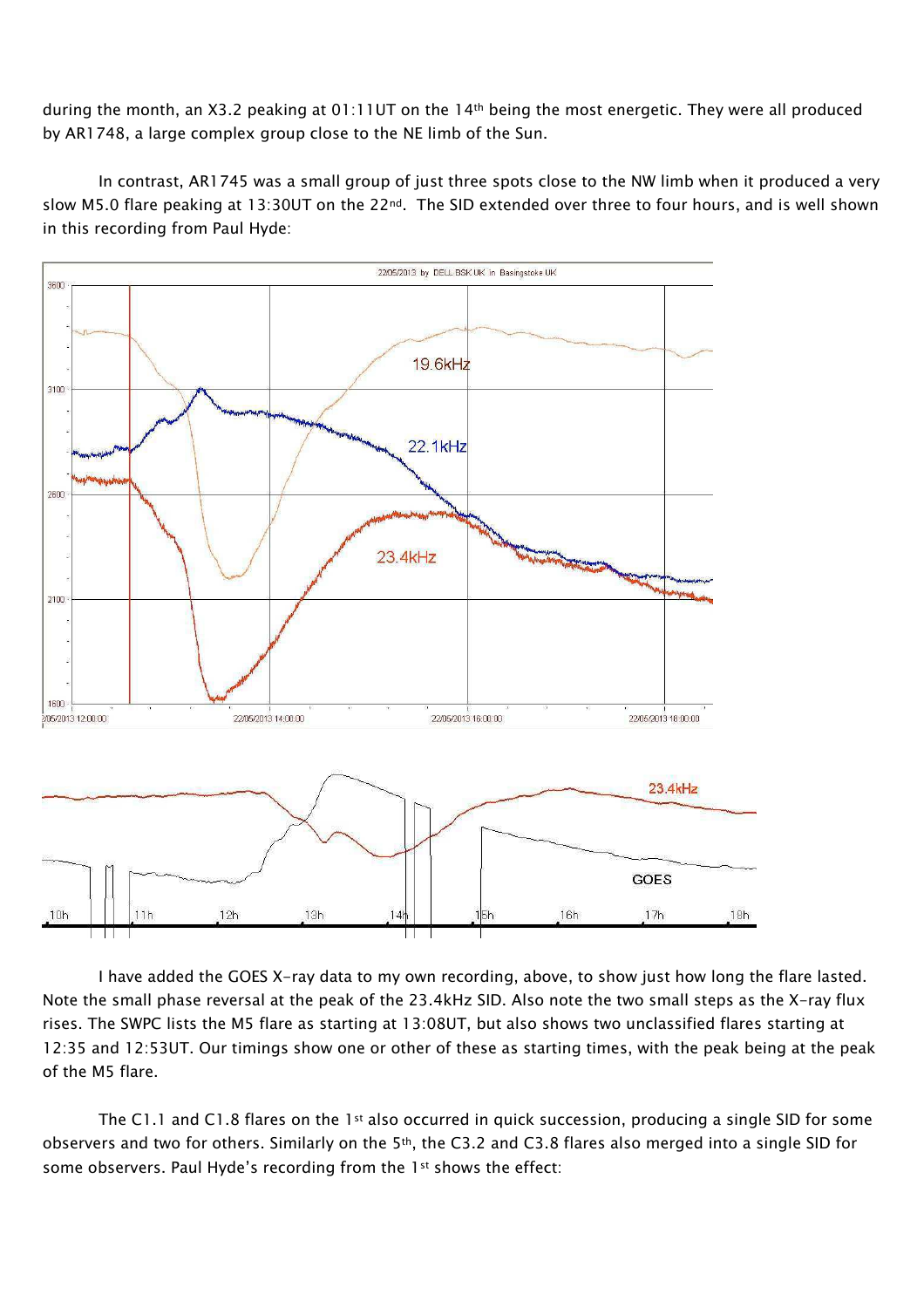

Blue is 22.1kHz showing a single SID, while 23.4kHz (brown) shows two distinct SIDs.

## MAGNETIC OBSERVATIONS.

Although all four of the X-class flares were fast, none appear to have produced an SFE. There were a number of CMEs though, with some sustained magnetic disturbances. The first of these produced a distinct Sudden Storm Commencement early in the morning of the 18<sup>th</sup>. The following recording by Colin Clements shows it quite well:



The SSC occurs at about 01:20UT in Colin's chart, and was caused by a CME associated with the X1.2 flare at 01:48UT on the 15<sup>th</sup>. On my own recording the SSC occurs at 01:10UT with the subsequent disturbance measuring about 80nT. The CME transit time was about 71..72 hours.

The second CME was associated with the M3.2 flare that was well recorded peaking at 09:00 on the 17<sup>th</sup>. I recorded an SSC at 23:08UT on the 19<sup>th</sup> marking the CME arrival. Although the SSC was clear, there was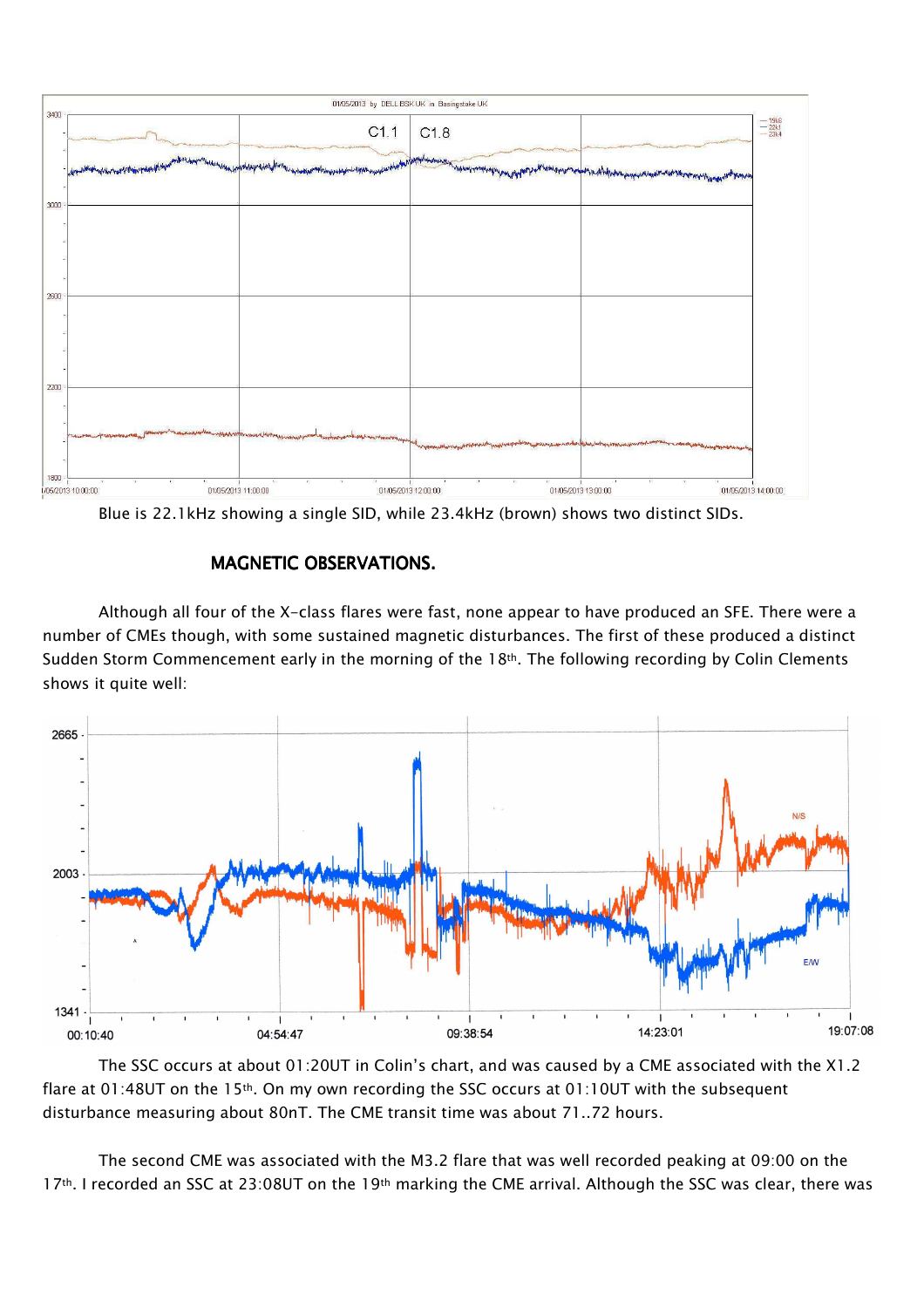very little subsequent disturbance in my recording. From my own measurements this was a slightly faster CME, with a transit time of 63 hours.

The long duration M5.0 flare from the 22<sup>nd</sup> also produced a strong CME.



My recording (above) shows the SSC at 18:10UT on the 24<sup>th</sup>, with effects lasting until midday on the 25<sup>th</sup>. I timed the peak of the SID at 13:26, giving a transit time of 52h 44m. Gonzalo Vargas also reported active conditions in Bolivia over this period.

Although a CME is reported by the SWPC on the 27<sup>th</sup>, no source is given. The BGS also report an SSC at 16:17UT on the 31st, but this is not clear in our recordings. A CHHSS was effective on the 31st, and did lead to some minor disturbance recorded by Colin Clements.

Magnetic observations received from Colin Clements, Gonzalo Vargas and John Cook.

| <b>ROTATION</b> | KEY:              |                 |                 | <b>DISTURBED</b>  |                      | <b>ACTIVE</b>   |                  | <b>SFE</b>         |    | B, C, M, X = FLARE MAGNITUDE. |     |    |    |                |                    | Synodic rotation start<br>(carrington's). |                 |                  |                    |                       |                 |                |                |               |                |                    |                   |
|-----------------|-------------------|-----------------|-----------------|-------------------|----------------------|-----------------|------------------|--------------------|----|-------------------------------|-----|----|----|----------------|--------------------|-------------------------------------------|-----------------|------------------|--------------------|-----------------------|-----------------|----------------|----------------|---------------|----------------|--------------------|-------------------|
|                 |                   |                 |                 |                   |                      |                 |                  |                    |    |                               |     |    |    |                | 2010 January       |                                           |                 | 2092             |                    |                       |                 |                |                |               |                |                    |                   |
| 2407            | 18                | 19              | 20              | 21                | 22                   | 23              | 24               | 25                 | 26 | 27                            | 28  | 29 | 30 | 31             |                    | $\overline{2}$<br>C                       | 3               | $\boldsymbol{A}$ | 5                  | ĥ                     |                 | 8              | 9<br>$\star$   | 10            | 11             | 12                 | 13                |
|                 |                   |                 |                 |                   |                      |                 |                  |                    |    |                               |     |    |    |                |                    |                                           |                 | 2093             | 2010 February      |                       |                 |                |                |               |                |                    |                   |
| 2408            | 14                | 15              | 16              | 17                | 18                   | 19              | 20<br>CCMC MCMCC | 21<br>$\mathbf{C}$ | 22 | 23                            | 24  | 25 | 26 | 27             | 28                 | 29                                        | 30              | 31               |                    |                       | 3               | л              | 5              | 6<br>CC       |                | 8<br><b>MCCMMC</b> | 9<br>$\mathbb{C}$ |
|                 |                   |                 |                 |                   |                      |                 |                  |                    |    |                               |     |    |    |                |                    |                                           |                 |                  | 2094               | 2010 March            |                 |                |                |               |                |                    |                   |
| 2409            | 10<br>$_{\rm cc}$ | 11              | 12<br>CBM       | 13<br>$_{\rm CC}$ | 14<br>$\overline{c}$ | 15<br><b>BB</b> | 16               | 17                 | 18 | 19                            | 20  | 21 | 22 | 23             | 24                 | 25                                        | 26<br>B         | 27               | 28                 | $\overline{1}$        | $\overline{2}$  | 3              | $\overline{c}$ | 5             |                |                    | 8                 |
|                 |                   |                 |                 |                   |                      |                 |                  |                    |    |                               |     |    |    |                |                    |                                           |                 |                  | 2095               |                       |                 |                |                | 2010 April    |                |                    |                   |
| 2410            | q                 | 10 <sub>1</sub> | 11              | 12                | 13                   | 14<br>B         | 15               | 16                 | 17 | 18                            | 19  | 20 | 21 | 22             | 23                 | 24                                        | 25<br><b>BB</b> | 26               | 27<br>$_{\rm cc}$  | 28                    | 29              | 30             | 31             |               |                |                    |                   |
|                 |                   |                 |                 |                   |                      |                 |                  |                    |    |                               |     |    |    |                |                    |                                           |                 |                  | 2096               |                       |                 |                |                |               |                |                    | May               |
| 2411            |                   | ß.              |                 | g.                | 9.                   | 10              |                  | 12 <sup>°</sup>    | 13 | 14                            | 15  | 16 | 17 | 18             | 19                 | 20                                        | 21              | 22               | 23                 | 24                    | 25              | 26             | 27             | 28            | 29             | 30                 |                   |
|                 |                   |                 |                 |                   |                      |                 |                  |                    |    |                               |     |    |    |                |                    |                                           |                 |                  |                    | 2097                  |                 |                |                |               |                |                    |                   |
| 2412            |                   | R               | $\mathbb{C}$    | 5<br>CCM          |                      | 7<br>C          | 8<br>CC          | 9                  | 10 | 11                            | 12  | 13 | 14 | 15             | 16                 | 17                                        | 18              | 19               | 20                 | 21                    | 22              | 23             | 24             | 25            | 26             | 27                 | 28                |
|                 |                   |                 |                 | 2010 June         |                      |                 |                  |                    |    |                               |     |    |    |                |                    |                                           |                 |                  |                    | 2098                  |                 |                |                |               |                |                    |                   |
| 2413            | 29                | 30              | 31              | $\overline{1}$    | $\overline{2}$       |                 |                  | 5                  | ĥ  | 7                             | 8   | 9  | 10 | 11             | 12<br>$\mathbb{C}$ | 13<br>MCCC                                | 14              | 15               | 16                 | 17                    | 18              | 19             | 20             | 21            | 22             | 23                 | 24                |
|                 |                   |                 |                 |                   |                      |                 | 2010 July        |                    |    |                               |     |    |    |                |                    |                                           |                 |                  |                    | 2099                  |                 |                |                |               |                |                    |                   |
| 2414            | 25                | 26.             | 27              | 28                | 29                   | 30              |                  | $\overline{c}$     | 3  | Λ                             | 5   | 6  | 7  | 8              | 9<br>C             | 10                                        | 11              | 12               | 13<br>$\mathbb{C}$ | 14<br>$\overline{cc}$ | 15.             | 16             | 17<br>C        | 18            | 19             | $20\,$<br>C        | 21                |
|                 |                   |                 |                 |                   |                      |                 |                  |                    |    | 2010 August                   |     |    |    |                |                    |                                           |                 |                  | 2100               |                       |                 |                |                |               |                |                    |                   |
| 2415            | 22                | 23              | 24              | 25                | 26                   | -27             | 28               | 29                 | 30 |                               | -2  | R  |    |                | 6                  | 7                                         | 8               | $\mathbf{q}$     | 10                 | 11                    | 12 <sub>1</sub> | 13             | 14             | 15            | 16             | 17                 | 18                |
|                 |                   | BC              |                 |                   |                      |                 |                  |                    |    | $\mathbf{C}$                  |     |    |    |                |                    | M                                         |                 |                  |                    |                       |                 |                | <b>CC</b>      | C             | C              |                    | C.                |
|                 |                   |                 |                 |                   |                      |                 |                  |                    |    |                               |     |    |    | 2010 September |                    |                                           |                 |                  | 2101               |                       |                 |                |                |               |                |                    |                   |
| 2416            | 19                | 20              | 21              | 22                | 23                   | 24              | 25               | 26                 | 27 | 28                            | 29  | 30 | 31 |                | $\overline{a}$     | З                                         |                 | 5                | 6                  |                       | 8               | 9              | 10             | 11            | 12             | 13                 | 14                |
|                 |                   |                 |                 |                   |                      |                 |                  |                    |    |                               |     |    |    |                |                    |                                           |                 |                  | $\mathbb{C}$       |                       |                 |                |                |               |                |                    |                   |
|                 |                   |                 |                 |                   |                      |                 |                  |                    |    |                               |     |    |    |                |                    |                                           |                 | 2010 October     |                    | 2102                  |                 |                |                |               |                |                    |                   |
| 2417            | 15                | 16 <sub>1</sub> | 17              | 18                | 19                   | 20              | 21               | 22                 | 23 | 24                            | 25  | 26 | 27 | 28             | 29                 | 30                                        |                 | $\overline{c}$   | 3                  | Ź                     | 5               | 6              | 7              | 8             | 9              | 10                 | 11                |
|                 |                   |                 |                 |                   |                      |                 |                  |                    |    |                               |     |    |    | $\mathbb{C}$   |                    | B                                         |                 | B                |                    | c                     |                 |                |                |               |                |                    |                   |
|                 |                   |                 |                 |                   |                      |                 |                  |                    |    |                               |     |    |    |                |                    |                                           |                 |                  |                    | 2103                  | 2010 November   |                |                |               |                |                    |                   |
| 2418            | 12.               | 13              | 14              | 15                | 16                   | 17              | 18               | 19                 | 20 | 21                            | 22. | 23 | 24 | 25             | 26                 | 27                                        | 28              | 29               | 30                 | 31                    |                 | $\overline{2}$ | 3              |               | 5              | 6                  |                   |
|                 |                   |                 |                 |                   |                      | $\mathbf C$     | CC               |                    |    |                               |     |    |    |                |                    |                                           |                 |                  |                    |                       |                 |                | CC             |               | М              | CM                 |                   |
|                 |                   |                 |                 |                   |                      |                 |                  |                    |    |                               |     |    |    |                |                    |                                           |                 |                  |                    | 2104                  |                 |                |                | 2010 December |                |                    |                   |
| 2419            | 8                 | 9               | 10 <sup>1</sup> | 11                | 12 <sup>°</sup>      | 13.             | 14               | 15                 | 16 | 17                            | 18  | 19 | 20 | 21             | 22                 | 23                                        | 24              | 25               | 26                 | 27                    | 28              | 29             | 30             |               | $\overline{2}$ | з                  | 4                 |
|                 |                   |                 |                 | C.                | $\overline{cc}$      | C.              |                  |                    |    |                               |     |    |    |                |                    |                                           |                 |                  |                    |                       |                 |                |                |               |                |                    |                   |
|                 |                   |                 |                 |                   |                      |                 |                  |                    |    |                               |     |    |    |                |                    |                                           |                 |                  |                    |                       | 2105            |                |                |               |                |                    |                   |
| 2420            | 5                 | ĥ               |                 |                   | 9                    | 10              | 11               | 12                 |    | 14                            | 15. | 16 | 17 | 18             | 19                 |                                           |                 | 22               | 23                 | 24                    | 25              | 26             | 27             | 28            | 29             | 30                 | 31                |
|                 | l۴                |                 |                 |                   |                      |                 |                  |                    |    |                               |     |    |    |                |                    |                                           |                 |                  |                    |                       |                 |                |                |               |                |                    |                   |

## Reports and observations to jacook@jacook.plus.com